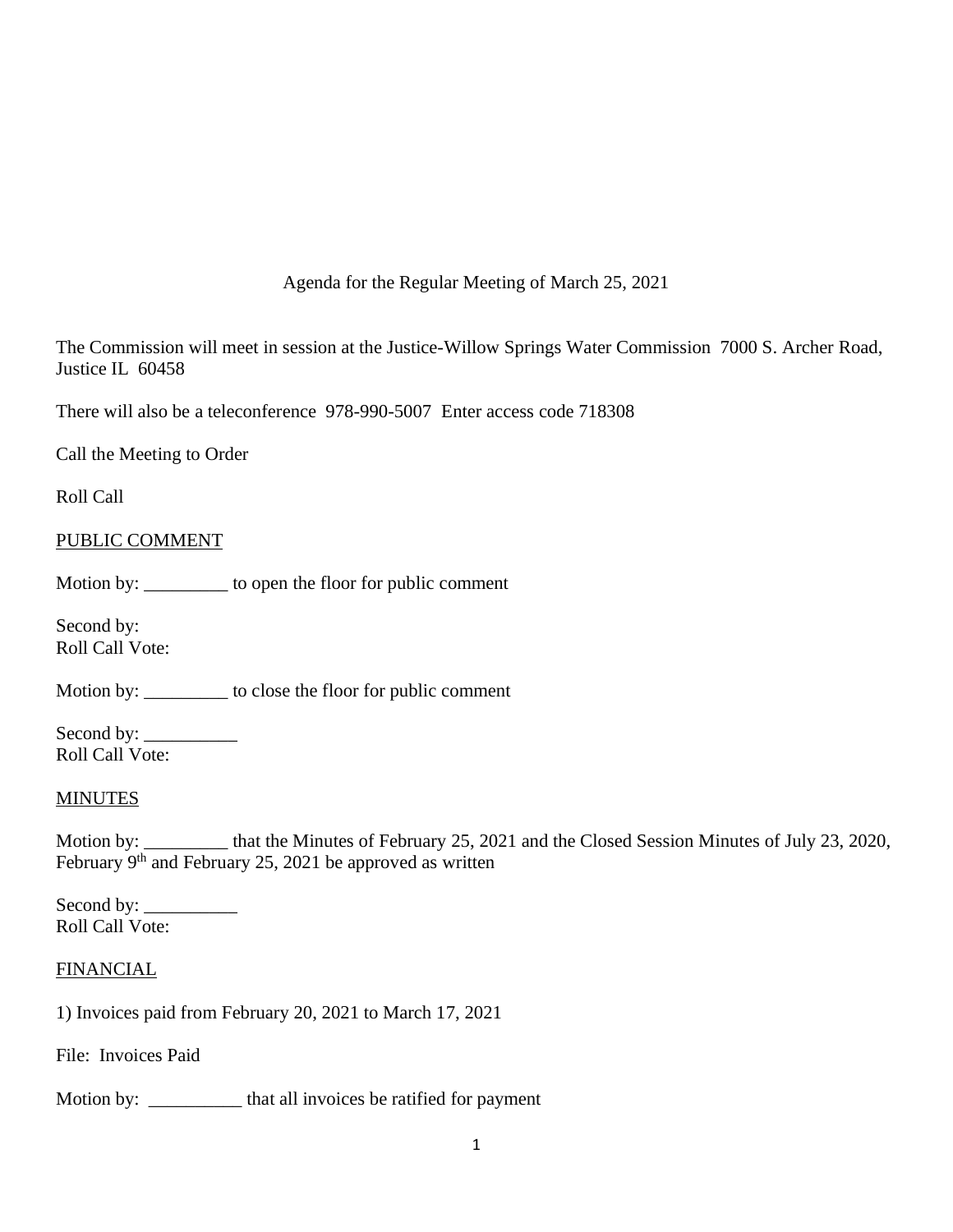Second by: \_\_\_\_\_\_\_\_\_\_ Roll Call Vote:

2) Cash in Banks All Accounts for February 2021

File: Cash in Bank

3) 2021 February Budget

# COMMISSIONER'S REPORT

# ENGINEERING

3A) Update on Watermain Projects

# EXECUTIVE DIRECTOR'S REPORT

- Willow Yard
- Surplus Project
- Dump Truck
- Village of Justice Payment

4) Letter dated February 26, 2021 from Andrea Cheng, acting Commission, City of Chicago to Director Colleen Kelly

Re: 2021 Water Rates

File: City of Chicago

5) E-mail dated from Guy Panarici, Payroc to Penny Mulcahy

Re: E-pay Rates

File: Payroc

## LEGAL

6) Letter dated March 9, 2021 from Commission Attorney Michael Cainkar to Endeavor Assets LLC

Re: 8646 Roberts Road – Justice-Willow Springs Water Commission

File: Customer Account

7) Letter received March 21, 2021 from Vishal Thakkar, Managing Member, Endeavor Assets LLC to the Commission Board Members

> Re: 8646 S. Roberts Road, Justice Water Leakage Due to Frozen Pipe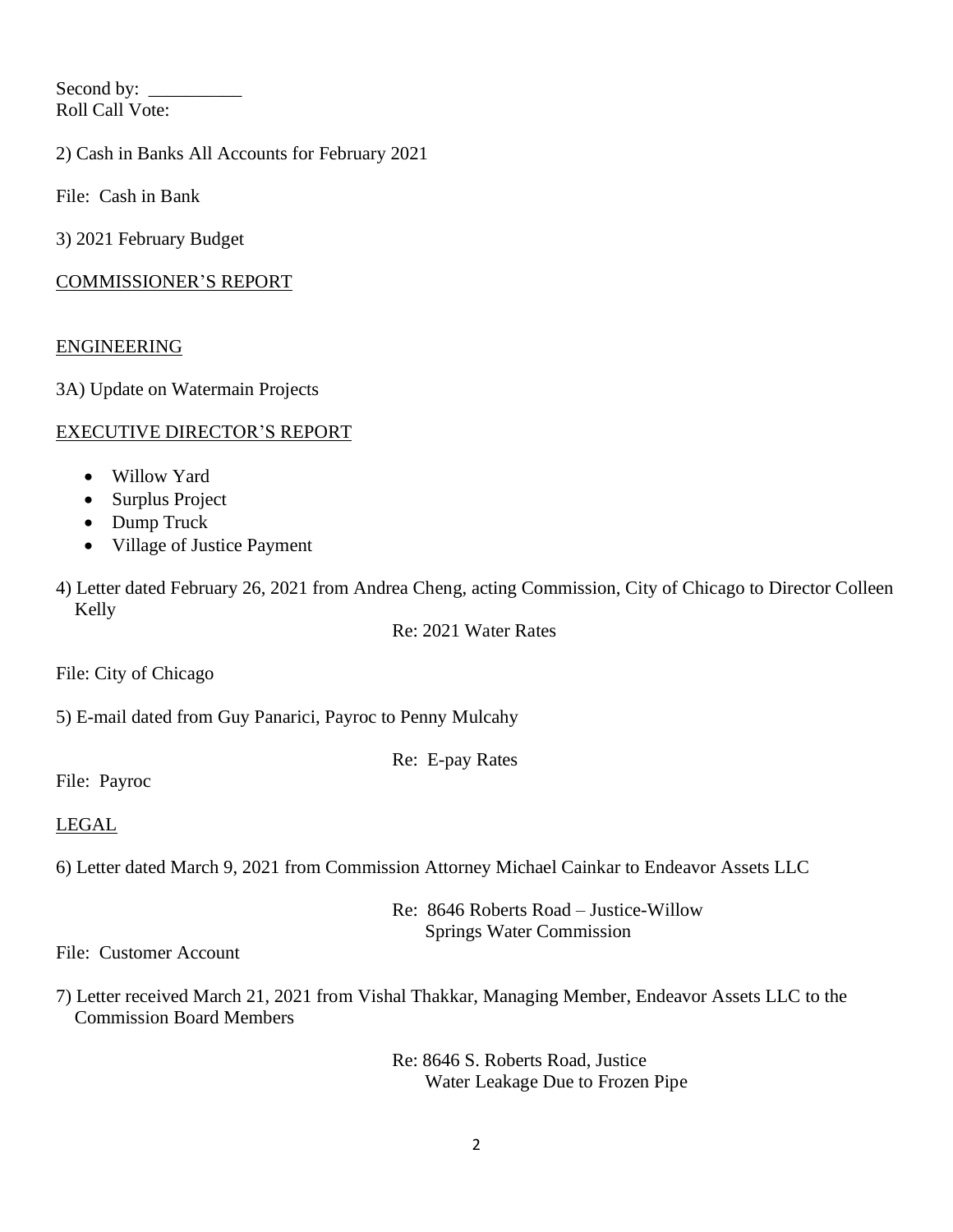File: Customer Account

## CUSTOMER / COMMUNITY MATTERS

Board Discussion and Possible Action on the Following:

8) Letter dated February 20, 2021 from the Willow Springs Lions Club to the Commission

Re: Donation

Motion by: \_\_\_\_\_\_\_\_\_ to approve a Full Page Ad in the Willow Springs Lions Club Directory for the amount of \$100.00

Second by: Roll Call Vote:

9) E-mail dated March 22, 2021 from Susan Paulsen, Engie for Cintas Corporation to Penny Mulcahy

Re: Penalty Removal \$712.24

File: Customer Account

## PERSONNEL MATTERS

OLD BUSINESS

## NEW BUSINESS

• Present / Consider any New Business

Possible Release of Closed Session for Public Review Minutes of October 3, 2019, January 23, 2020, May 28, 2020, and July 23, 2020

## CLOSED SESSION

A Closed Session, as permitted by 5 ILCS 120/2, will be held to discuss and consider the appointment, compensation, discipline, performance, or dismissal of specific employees of and / or to the Commission.

Motion by: \_\_\_\_\_\_\_\_\_\_\_ that the Commission suspends the regular meeting and enters into a closed session to discuss and consider the appointment, compensation, discipline, performance or dismissal of specific employees of and / or to the Commission

Motion by; \_\_\_\_\_\_\_\_\_ that the Commission ends the Closed Session and resume the Regular Meeting of March 25, 2021

Second by: Roll Call Vote: